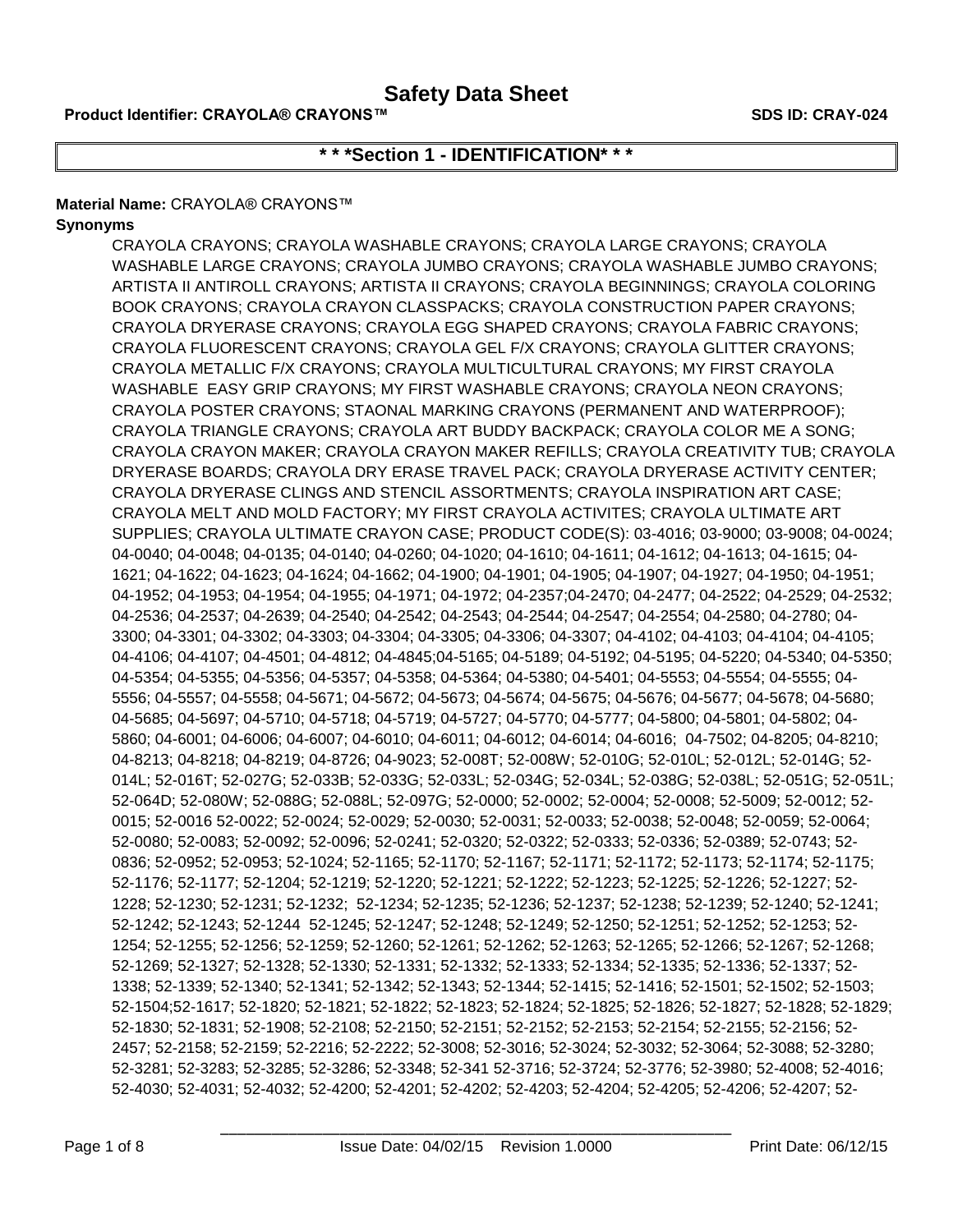#### **Product Identifier: CRAYOLA® CRAYONS™ SDS ID: CRAY-024**

4208; 52-4209; 52-4210; 52-4211; 52-4300; 52-4301; 52-4302; 52-4303; 52-4304; 52-4305; 52-4307; 52-4306; 52-4308; 52-4309; 52-4310; 52-4311; 52-4312; 52-4313; 52-4314; 52-4315; 52-4316; 52-4317; 52-4318; 52- 4319; 52-4320; 52-4321; 53-4322; 52-4323; 52-4324; 52-4325; 52-4326; 52-4327; 52-4328; 52-4329; 52-4230; 52-4331; 52-4332; 52-4333; 52-4334; 52-4335; 52-4336; 52-4337; 52-4338; 52-4339; 52-4340; 52-4341; 52- 4342; 52-4343; 52-4344; 52-4345, 52-4346; 52-4347; 53-4348; 52-4349; 52-4350; 52-4351; 52-4352; 52-4353; 52-4354; 52-4355; 52-4356; 52-4357; 52-4358; 52-4359; 52-4360; 52-4361; 52-4362; 52-4363; 52-4364; 54- 4365; 52-4366; 52-4367; 52-4368; 52-4369; 52-4370; 52-4371; 52-4372; 52-4373; 52-4374; 52-4375; 52-4376; 52-4377; 52-4378; 52-4510; 52-4511; 52-4512; 52-4513; 52-4514; 52-4515; 52-4516; 52-4517; 52-4629; 52- 5004; 52-5009; 52-5010; 52-5445; 52-5816; 52-5817; 52-5818; 52-6412; 52-6436; 52-6437; 52-6444; 52-6465; 52-6474; 52-6800; 52-6801; 52-6802; 52-6803; 52-6804; 52-6805; 52-6806; 52-6904; 52-6908; 52-6916; 52- 6920; 52-6924; 52-6948; 52-6964; 52-7016; 52-7408; 52-7516; 52-8008; 52-8016; 52-8019; 52-8038; 52-8039; 52-8059; 52-8098; 52-8360; 52-8389; 52-8616; 52-8617; 52-8816; 52-8902; 52-8908; 52-9504;52-9724; 52- 9738; 52-9765; 52-9916; 52-9930;52-MEGA; 58-8331; 74-5120; 74-5121; 74-5130; 74-6076; 74-6077;74-7054; 74-7060; 74-7061; 74-7062; 74-7063; 74-7064; 74-7065; 74-7066; 74-7067; 74-7068; 74-7069; 74-7086; 74- 7071; 74-7072; 74-7073; 74-7074; 74-7076; 74-7077; 74-7078; 74-7128; 80-8209; 80-8214; 80-8252; 80-8256; 80-8275; 80-6868; 80-6878; 80-6879; 81-1306; 81-1308; 81-1309; 81-1310; 81-1311; 81-1316; 81-1318; 81- 1328; 81-1330; 81-1331; 81-1332; 81-1336; 81-1339; 81-1341; 81-1342; 81-1345; 81-1347; 81-1348; 81-1357; 81-1358; 81-1364;81-1403; 81-1404; 81-1412; 81-1421; 81-1422;81-6887; 81-6892; 81-8103; 81-8114; 81-8115; 81-811682-5264; 82-5296; 95-1045; 95-1046; 95-1047; 95-1048; 95-1053; 95-1054; 95-1059; 95-1060; 98-2000; 98-3100; 98-3210; 98-3220; 98-3230; 98-3240; 98-3400; 98-5194; 98-5200; 98-5201, 98-5202, 98-5203; 98- 5205; 98-5208; 98-5212; 98-5216; 98-8573; 98-8601; 98-8605; 98-8609; 98-8625; 98-8634; 98-8635; 98-8636; 98-8638; 98-8647; 98-8658; 98-8661; 98-8662; 98-8663; 98-8667; 98-9510; 98-9511

#### **Recommended Use**

Arts and Crafts

## **Restrictions on Use**

None known.

### **Manufacturer Information**

CRAYOLA LLC Phone: 1-800-272-9652 1100 Church Lane Mfg Contact: support@crayola.com

Easton, PA 18044 **Emergency # Health Emergency - Call local POISON CONTROL** 

# **\* \* \*Section 2 - HAZARD(S) IDENTIFICATION\* \* \***

### **Classification in accordance with paragraph (d) of 29 CFR 1910.1200.**

No classification is assigned, based on classification criteria. Review the entire data sheet for any additional information which did not result in a GHS classification.

#### **GHS LABEL ELEMENTS**

**Symbol(s)**

None

**Signal Word**

# None

### **Hazard Statement(s)**

None needed according to classification criteria.

#### **Precautionary Statement(s)**

#### **Prevention**

None needed according to classification criteria.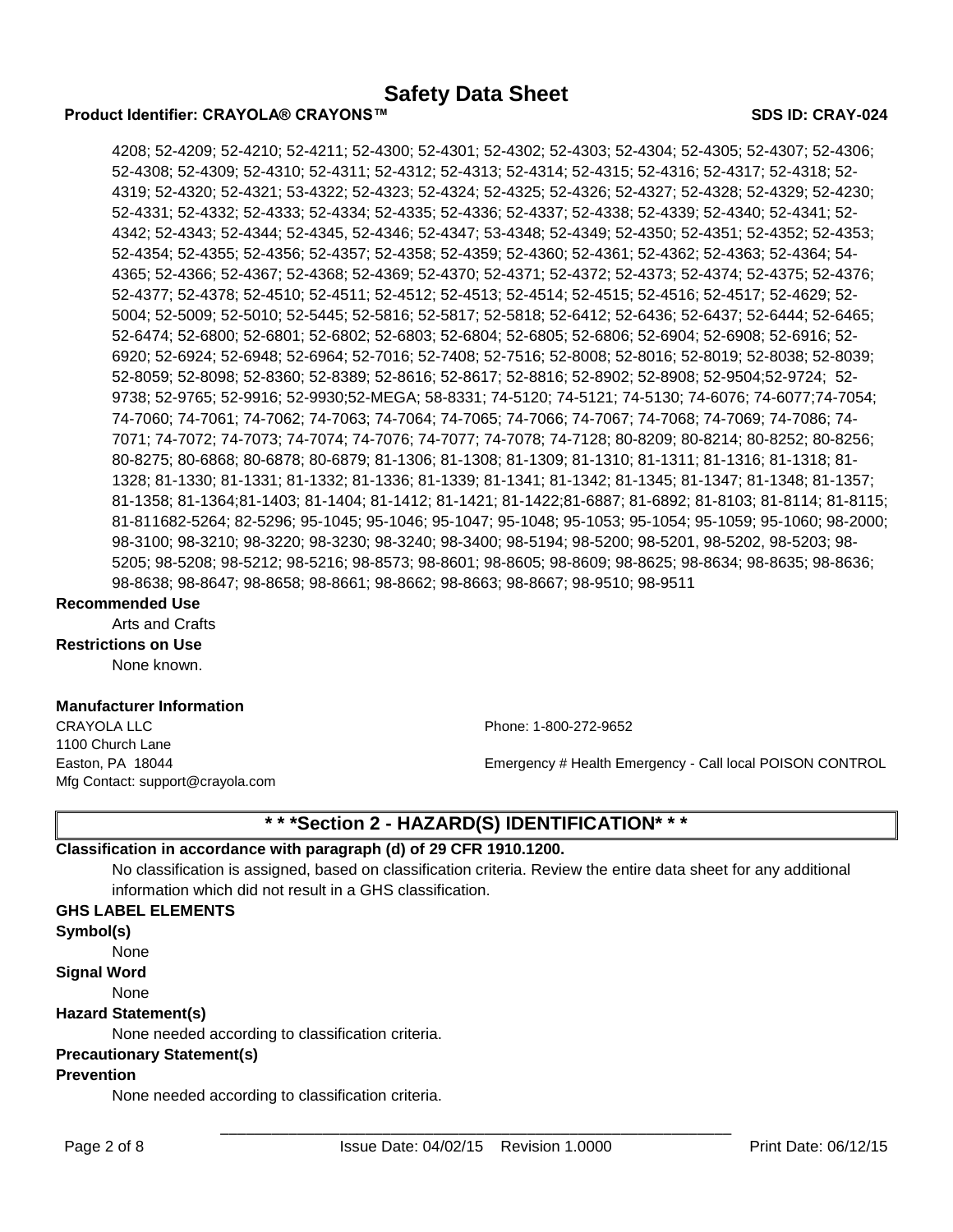## **Product Identifier: CRAYOLA® CRAYONS™ SDS ID: CRAY-024 SDS ID: CRAY-024**

#### **Response**

None needed according to classification criteria.

# **Storage**

None needed according to classification criteria.

#### **Disposal**

Dispose in accordance with all applicable federal, state/regional and local laws and regulations.

#### **Hazard(s) Not Otherwise Classified**

No data available.

0% of the mixture consists of ingredient(s) of unknown acute toxicity.

## **\* \* \*Section 3 - COMPOSITION / INFORMATION ON INGREDIENTS\* \* \***

| <b>CAS</b>           | неш                                                              | -------<br>GП |
|----------------------|------------------------------------------------------------------|---------------|
| <br>Not<br>\vailable | .<br>ingredients<br>பிட்<br>rietarv<br>∴non-hazardous '<br>. IDE | 100           |

# **\* \* \*Section 4 - FIRST-AID MEASURES\* \* \***

# **Description of Necessary Measures**

## **Inhalation**

It is unlikely that emergency treatment will be required. Remove from exposure. Get medical attention, if needed.

### **Skin Contact**

It is unlikely that emergency treatment will be required. If adverse effects occur, wash with soap or mild detergent and large amounts of water. Get medical attention, if needed.

#### **Eye Contact**

It is unlikely that emergency treatment will be required. Flush eyes with plenty of water for at least 15 minutes. Get medical attention immediately.

### **Ingestion**

Contact local poison control center or physician immediately.

### **Most Important Symptoms/Effects**

### **Acute**

No information on significant adverse effects.

### **Delayed**

No information on significant adverse effects.

### **Indication of Immediate Medical Attention and Special Treatment Needed, If Needed**

Treat symptomatically and supportively.

# **\* \* \*Section 5 - FIRE-FIGHTING MEASURES\* \* \***

### **Suitable Extinguishing Media**

carbon dioxide, regular dry chemical, regular foam, water

# **Unsuitable Extinguishing Media**

None known.

# **Special Protective Equipment and Precautions for Firefighters**

Slight fire hazard.

# **Special Hazards Arising from the Chemical**

# **Hazardous Combustion Products**

**Combustion:** oxides of carbon

# **Fire Fighting Measures**

Move container from fire area if it can be done without risk. Avoid inhalation of material or combustion byproducts. Stay upwind and keep out of low areas.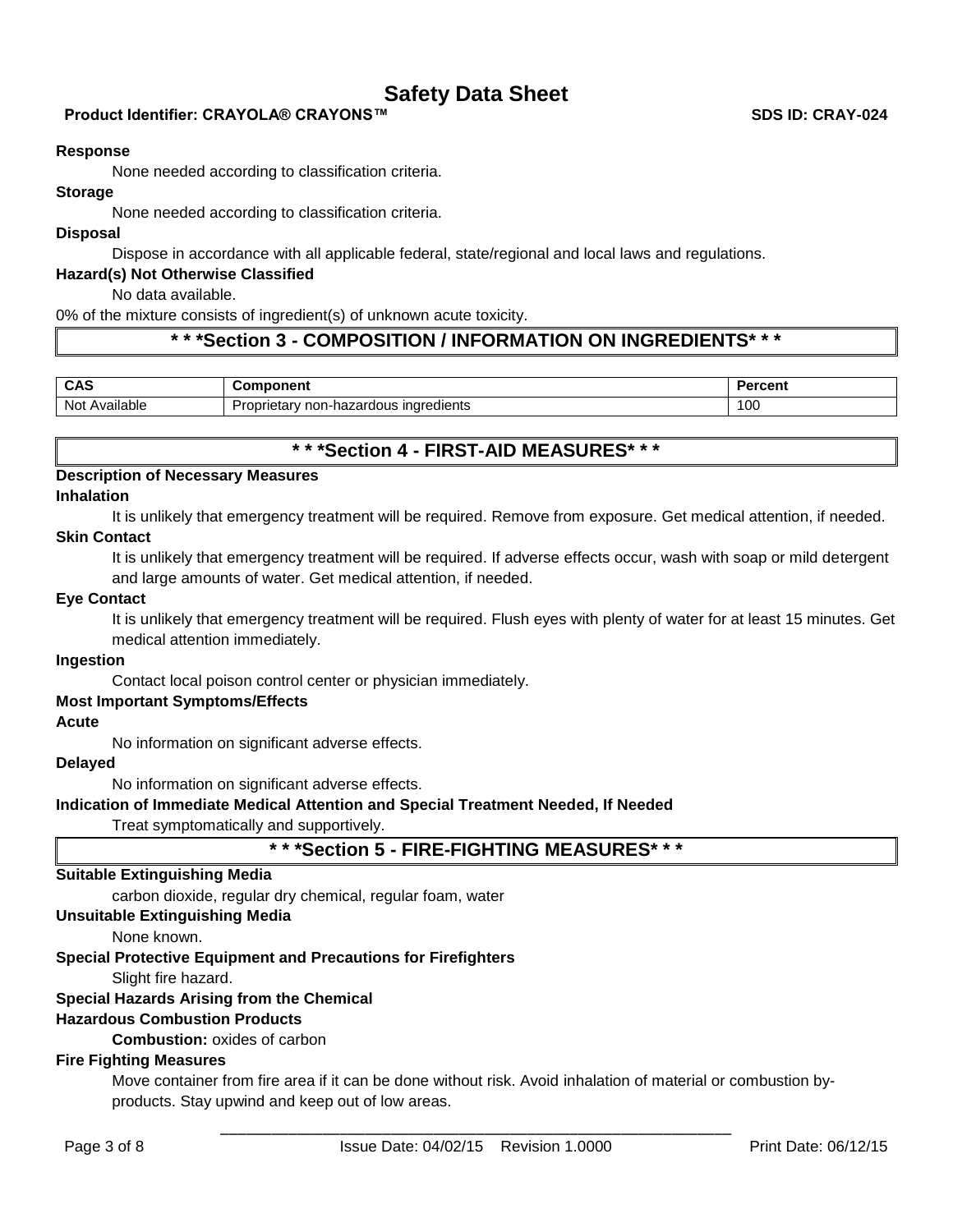**Product Identifier: CRAYOLA® CRAYONS™ SDS ID: CRAY-024**

#### **Sensitivity to Mechanical Impact**

No

### **Sensitivity to Static Discharge**

No

# **\* \* \*Section 6 - ACCIDENTAL RELEASE MEASURES\* \* \***

**Personal Precautions, Protective Equipment and Emergency Procedures**

None

### **Methods and Materials for Containment and Cleaning Up**

Collect spilled material in appropriate container for disposal.

# **\* \* \*Section 7 - HANDLING AND STORAGE\* \* \***

### **Precautions for Safe Handling**

Use methods to minimize dust.

## **Conditions for Safe Storage, including any Incompatibilities**

Store and handle in accordance with all current regulations and standards. See original container for storage recommendations. Keep separated from incompatible substances.

**Incompatibilities:** oxidizing materials

# **\* \* \*Section 8 - EXPOSURE CONTROLS / PERSONAL PROTECTION\* \* \***

### **Component Exposure Limits**

ACGIH, OSHA, and NIOSH have not developed exposure limits for any of this product's components.

### **Appropriate Engineering Controls**

Based on available information, additional ventilation is not required.

### **Individual Protection Measures, such as Personal Protective Equipment**

### **Eyes/Face Protection**

Eye protection not required under normal conditions.

### **Skin Protection**

Protective clothing is not required under normal conditions.

## **Glove Recommendations**

Protective gloves are not required under normal conditions.

### **Respiratory Protection**

No respirator is required under normal conditions of use.

Under conditions of frequent use or heavy exposure, respiratory protection may be needed.

# **\* \* \*Section 9 - PHYSICAL AND CHEMICAL PROPERTIES\* \* \***

| <b>Physical State: Solid</b><br>Color:<br>Odor:                  | various colors<br>distinct odor             | <b>Physical Form:</b> solid<br><b>Odor Threshold:</b> Not available                                | <b>Appearance:</b> various colors |
|------------------------------------------------------------------|---------------------------------------------|----------------------------------------------------------------------------------------------------|-----------------------------------|
| pH:<br><b>Boiling Point:</b> Not available                       | Not available                               | Melting Point: 110 °F                                                                              | Flash Point: Not available        |
| Vapor Pressure: Not applicable                                   |                                             | <b>Vapor Density (air = 1):</b> Not applicable                                                     |                                   |
| <b>Density:</b><br><b>Water Solubility:</b><br><b>Viscosity:</b> | Not available<br>Insoluble<br>Not available | <b>Specific Gravity (water = 1):</b> Not available<br>Coeff. Water/Oil Dist: Not available<br>VOC: | Not available                     |

# **\* \* \*Section 10 - STABILITY AND REACTIVITY\* \* \***

### **Reactivity**

No hazard expected.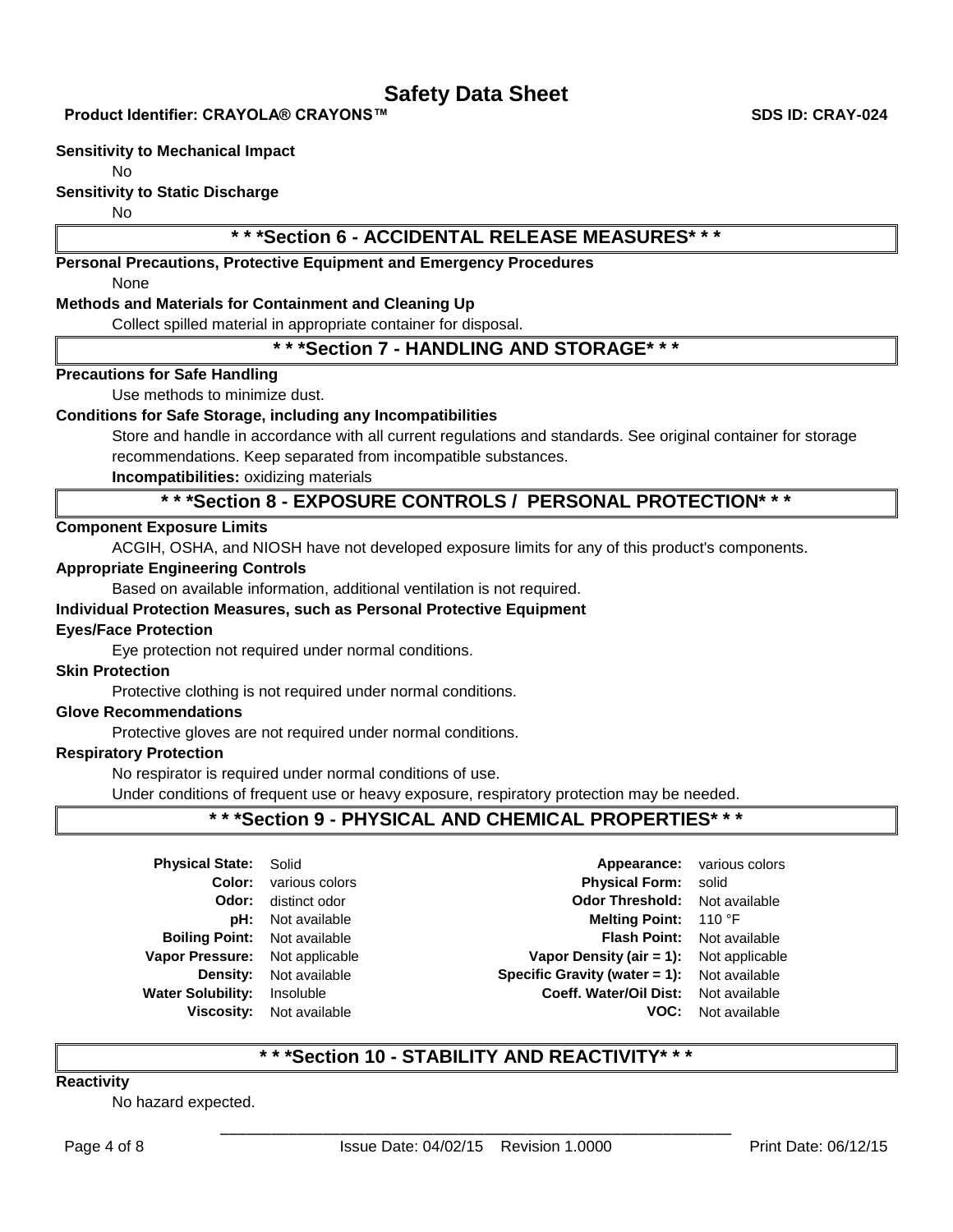## **Product Identifier: CRAYOLA® CRAYONS™ SDS ID: CRAY-024**

#### **Chemical Stability**

Stable at normal temperatures and pressure.

### **Possibility of Hazardous Reactions**

Will not polymerize.

### **Conditions to Avoid**

None reported.

#### **Incompatible Materials**

oxidizing materials

### **Hazardous Decomposition Products**

May release oxides of carbon. Provide adult supervision in a well ventilated area for techniques involving melted crayons. Ironing should be done by an adult in a well ventilated area. Overheating wax crayons during melting or ironing may release irritating fumes.

### **Hazardous Decomposition**

**Combustion:** oxides of carbon

# **\* \* \*Section 11 - TOXICOLOGICAL INFORMATION\* \* \***

### **Acute and Chronic Toxicity**

### **Component Analysis - LD50/LC50**

The components of this material have been reviewed in various sources and no selected endpoints have been identified.

#### **RTECS Acute Toxicity (selected)**

The components of this material have been reviewed and RTECS publishes no data as of the date on this document.

### **Information on Likely Routes of Exposure**

### **Inhalation**

No information on significant adverse effects.

### **Ingestion**

No information on significant adverse effects.

### **Skin Contact**

No information on significant adverse effects.

# **Eye Contact**

No information on significant adverse effects.

#### **Immediate Effects**

No information on significant adverse effects.

#### **Delayed Effects**

No information on significant adverse effects.

#### **Medical Conditions Aggravated by Exposure**

No data available.

### **Irritation/Corrosivity Data**

None

### **RTECS Irritation**

The components of this material have been reviewed and RTECS publishes no data as of the date on this document.

#### **Respiratory Sensitization**

No information available for the product.

### **Dermal Sensitization**

No information available for the product.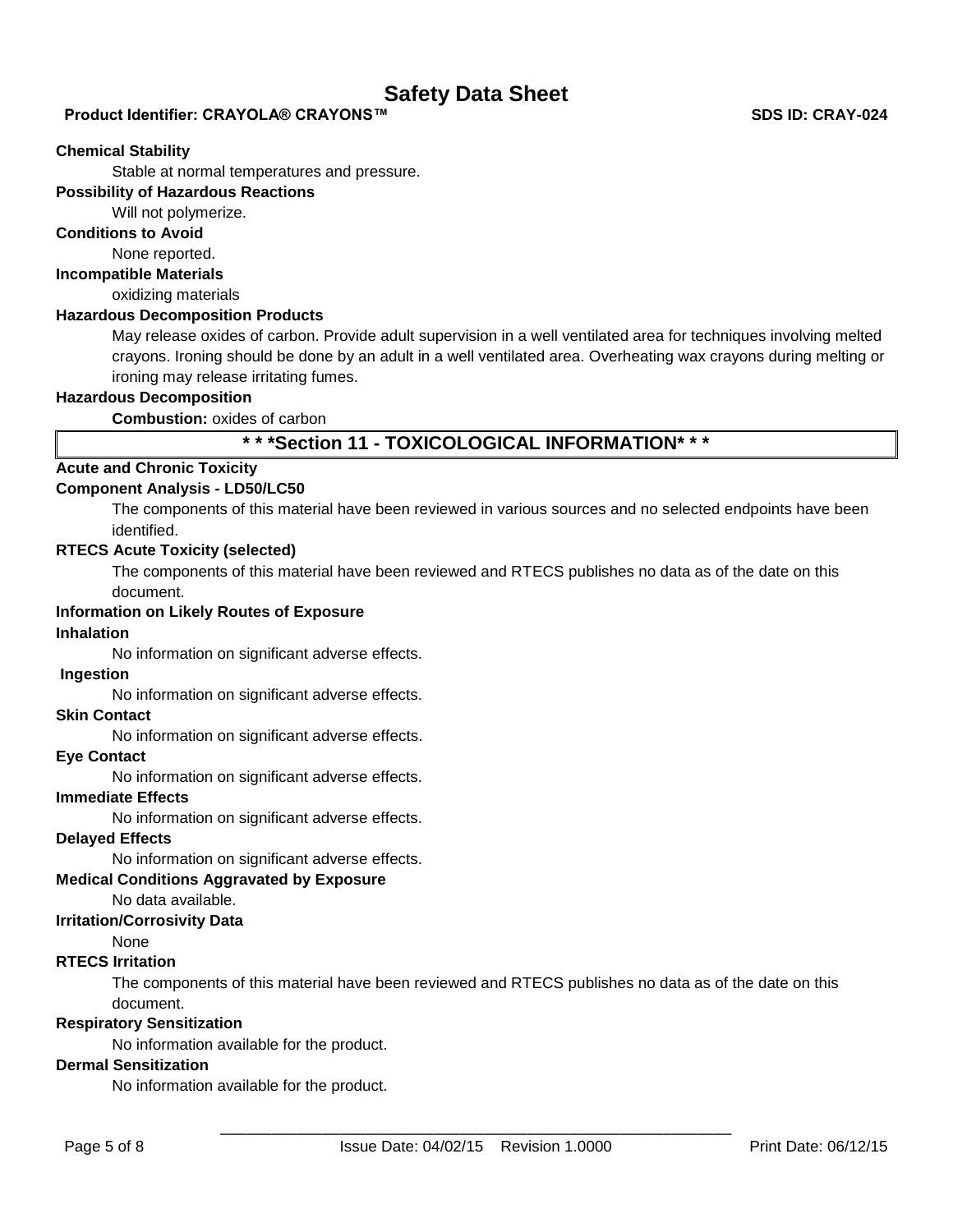### **Product Identifier: CRAYOLA® CRAYONS™ SDS ID: CRAY-024**

#### **Germ Cell Mutagenicity**

No information available for the product.

## **Carcinogenicity**

### **Component Carcinogenicity**

None of this product's components are listed by ACGIH, IARC, or DFG.

### **Reproductive Toxicity**

No information available for the product.

#### **Specific Target Organ Toxicity - Single Exposure**

No target organs identified.

#### **Specific Target Organ Toxicity - Repeated Exposure**

No target organs identified.

# **Aspiration Hazard**

No data available.

# **\* \* \*Section 12 - ECOLOGICAL INFORMATION\* \* \***

### **Ecotoxicity**

No information available for the product.

#### **Component Analysis - Aquatic Toxicity**

No LOLI ecotoxicity data are available for this product's components.

### **Persistence and Degradability**

No information available for the product.

### **Bioaccumulative Potential**

No information available for the product.

### **Mobility in Soil**

No information available for the product.

# **\* \* \*Section 13 - DISPOSAL CONSIDERATIONS\* \* \***

## **Disposal Methods**

Dispose in accordance with all applicable regulations.

### **Disposal of Contaminated Packaging**

Dispose of in accordance with all applicable federal, state and local regulations. Recycle if possible.

# **\* \* \*Section 14 - TRANSPORT INFORMATION\* \* \***

## **US DOT Information**

Not regulated as a hazardous material.

### **TDG Information**

Not regulated as dangerous goods.

### **IATA Information**

Not regulated as dangerous goods.

## **ICAO Information**

Not regulated as dangerous goods.

# **IMDG Information**

Not regulated as dangerous goods.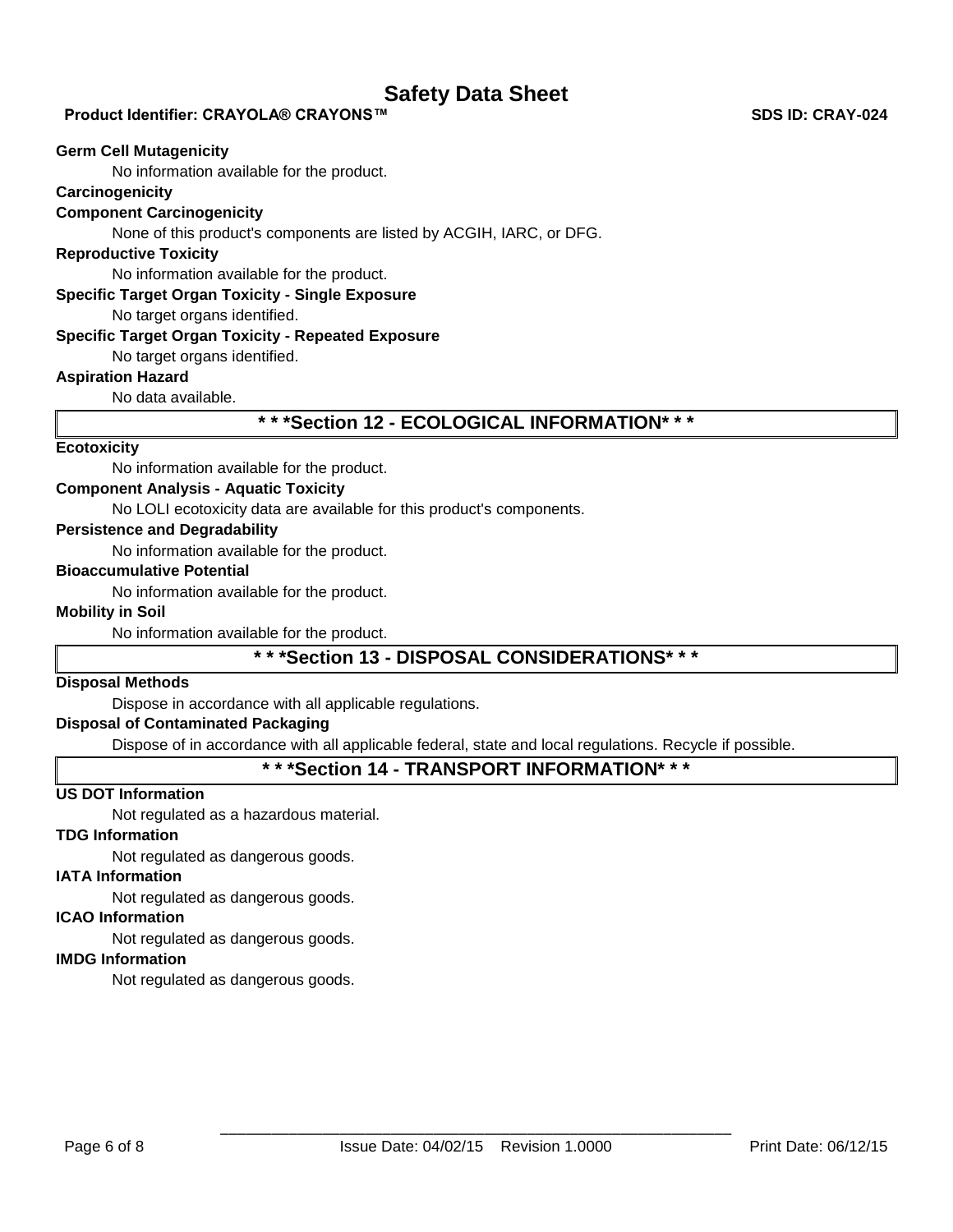# **\* \* \*Section 15 - REGULATORY INFORMATION\* \* \***

# **U.S. Federal Regulations**

#### **Component Analysis**

None of this products components are listed under SARA Section 302 (40 CFR 355 Appendix A), SARA Section 311/312 (40 CFR 370.21), SARA Section 313 (40 CFR 372.65), CERCLA (40 CFR 302.4), TSCA 12(b), or require an OSHA process safety plan.

# **SARA Section 311/312**

### **Acute Health:** No **Chronic Health:** No **Fire:** No **Pressure:** No **Reactive:** No

## **U.S. State Regulations**

### **Component Analysis - State**

None of this product's components are listed on the state lists from CA, MA, MN, NJ or PA.

Not regulated under California Proposition 65

### **Canada Regulations**

This product has been classified in accordance with the criteria of the Controlled Products Regulations (CPR) and the MSDS contains all of the information required by the CPR.

**WHMIS Classification:** Not a Controlled Product under Canada's Workplace Hazardous Material Information System.

### **Canadian WHMIS Ingredients Disclosure List**

Components of this material have been checked against the Canadian WHMIS Ingredients Disclosure List and no components were found on the list.

#### **Inventory**

All of the components of this product are listed on the TSCA Inventory. All components of this product are listed on the DSL.

### **Component Analysis - Inventory**

No information is available.

# **\* \* \*Section 16 - OTHER INFORMATION\* \* \***

### **NFPA Ratings: Health:** 1 **Fire:** 1 **Reactivity:** 0

Hazard Scale:  $0 =$  Minimal  $1 =$  Slight  $2 =$  Moderate  $3 =$  Serious  $4 =$  Severe